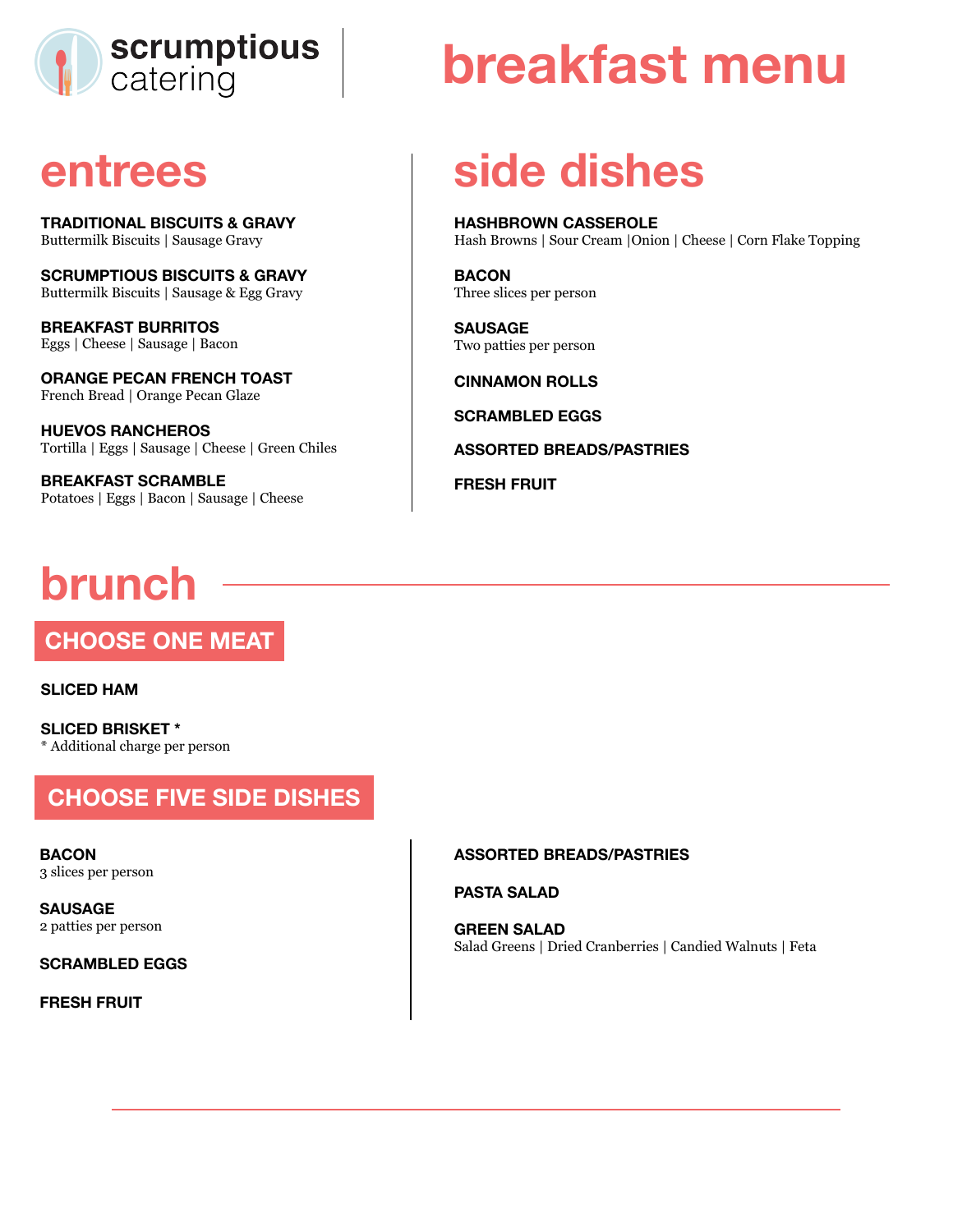## **beverages**

**ORANGE JUICE** 

**BOTTLED WATER** 

**WHITE MILK** 

**CHOCOLATE MILK** 

**APPLE JUICE**

# **pricing**

#### **COFFEE SERVICE**

Coffee for drop off orders is sold by the box. Cups & condiments are included. Serves 10 - 12 people.

**\$22.95**

| drop-off options                                                                                   | 15 person weekday minimum   35 person weekend minimum |  |  |
|----------------------------------------------------------------------------------------------------|-------------------------------------------------------|--|--|
| All drop-off breakfast orders include disposable plates, plasticware, napkins, & serving utensils. |                                                       |  |  |
| One Entree, Two Side Dishes, & One Beverage - \$11.75 per person                                   |                                                       |  |  |
| Two Entrees, Two Side Dishes, & One Beverage - \$12.50 per person                                  |                                                       |  |  |
| <b>Brunch</b>                                                                                      | \$15.95 per person                                    |  |  |

**Weekend & evening deliveries subject to 15% gratuity/service charge** 

**staffed options 50 person minimum**

**All staffed breakfast orders include disposable plates, plasticware, napkins, chafing racks, serving utensils, black linens for buffet tables, light decor for buffet tables, & water/OJ.**

**Also includes staff member(s) to setup, restock, and clean up buffet. Staff members stay for approx. four hours from the time they arrive to begin setting up, until the time they leave.** 

| One Entree, Two Side Dishes                                                  | $\sqrt{517.95}$ per person $-$ \$16.95 per person<br>50 - 99 people | $100+$ people |
|------------------------------------------------------------------------------|---------------------------------------------------------------------|---------------|
| Two Entrees, Three Side Dishes $-$ \$20.95 per person $-$ \$19.95 per person | 50 - 99 people                                                      | $100+$ people |
| <b>Brunch</b>                                                                | $$18.95$ per person $- $17.95$ per person<br>50 - 99 people         | $100+$ people |

**18% gratuity/service charge for staff will be added on**